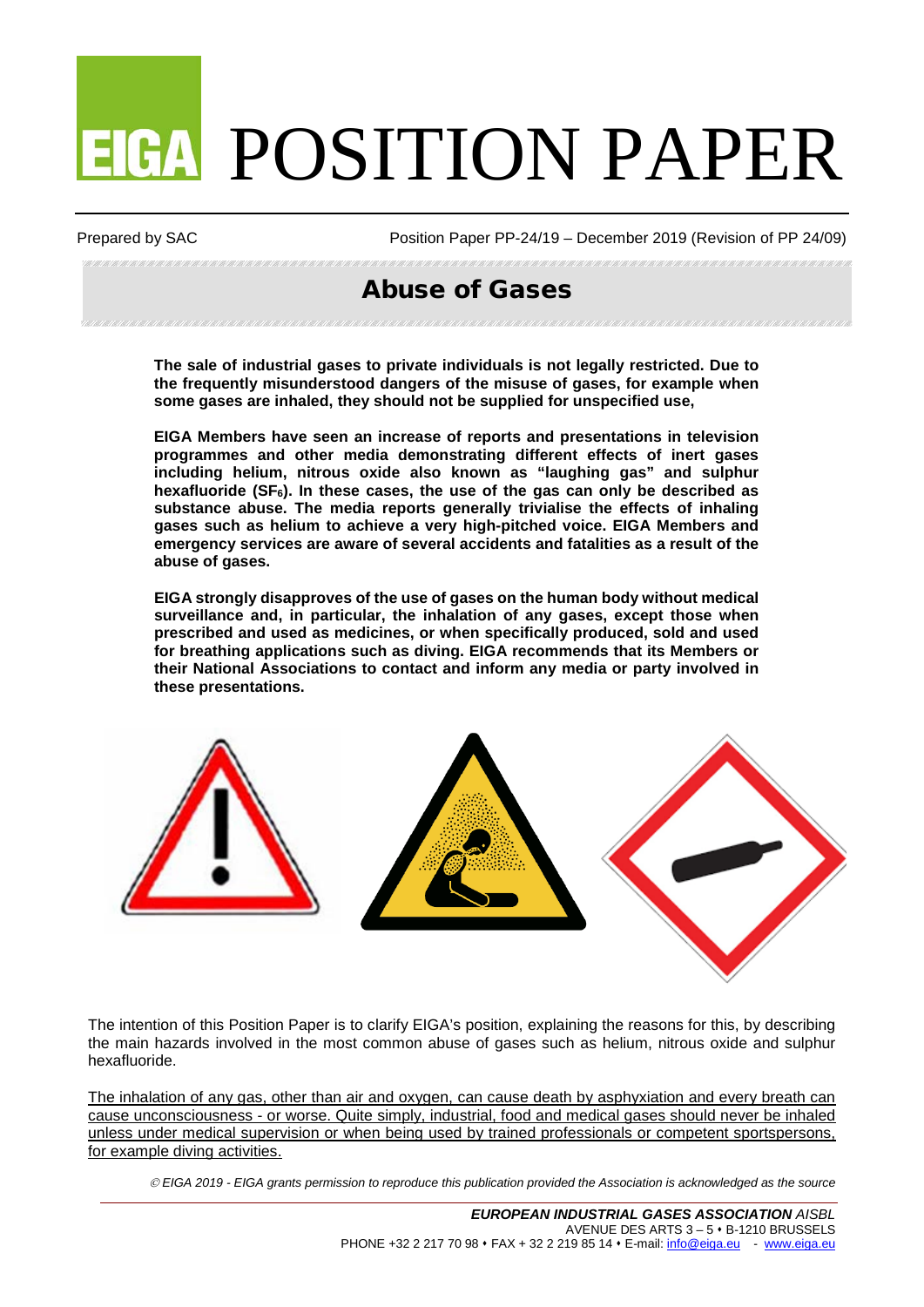#### **Main effects of helium (He) and its variant balloon gas on humans:**

Helium is a very light, non-flammable, non-toxic, colourless and odour-free gas. It is a completely inert gas and does not react with other substances.

Helium is abused by inhaling it, to achieve a very high-pitched voice.

Despite the low density of helium, approximately seven times lighter than air, the gas remains in the lungs after it is breathed in.

Inhaled helium can lead to unconsciousness, suffocation and sudden death. The inhaled helium displaces air from the lungs.

#### **WARNING**

- Even a few breaths of helium can lead to suffocation and you will not realise you are suffocating;
- Inability to move and limited consciousness occur without warning; and
- Unconsciousness following inhalation of helium can lead to uncontrollable apnoea, and thus to lack of oxygen to the brain and irreversible damage to the central nervous system with lifelong paralysis or even sudden death as a result.

These symptoms are typical of the inhalation or 'sniffing' of all gases and vapours, which prevent or impair the normal breathing air (oxygen) intake.

EIGA strongly recommends the use of warning labels with every helium-filled balloon and with every canister of the gas supplied to members of the public.

#### **Main effects of nitrous oxide, (N2O, laughing gas) on humans:**

Nitrous oxide is an invisible, colourless gas with a slightly sweet smell. It is not flammable but supports combustion. Contact with liquid nitrous oxide can cause frostbite, as the gas is typically supplied in liquid pressurised form in the gas cylinder and when released from the liquid phase cold gas quickly appears.

The media often trivialise the intoxicating effects of the inhalation of nitrous oxide and this in part is due to it being referred to as laughing gas.

The effects of nitrous oxide inhalation start with inhaled concentrations as low as 10%. The effects are to alleviate physical pain and alter perception. At higher concentrations, feelings of euphoria will appear, with increasingly negative side effects such as slurred speech, balance defects, slow reactions (similar to alcoholic intoxication) and insensitivity to physical stimuli up to sudden unconsciousness. These effects are used, under strict medical supervision, in anaesthetics.

The great danger of improper use of nitrous oxide is the life-threatening, uncontrollable effect of the lack of oxygen. The symptoms are as described above for helium. Repeated and long-term abuse of nitrous oxide can lead to irreversible damage to the nervous system, liver and kidneys.

# Main effects of sulphur hexafluoride (SF<sub>6</sub>) on humans:

Sulphur hexafluoride is a heavy, non-flammable, colourless and odourless gas. Contact with liquid sulphur hexafluoride can cause frostbite, as the gas is supplied in liquid pressurised form in the gas cylinder and when released from the liquid phase cold gas quickly appears.

Sulphur hexafluoride is abused by inhalation, to achieve a very deep voice.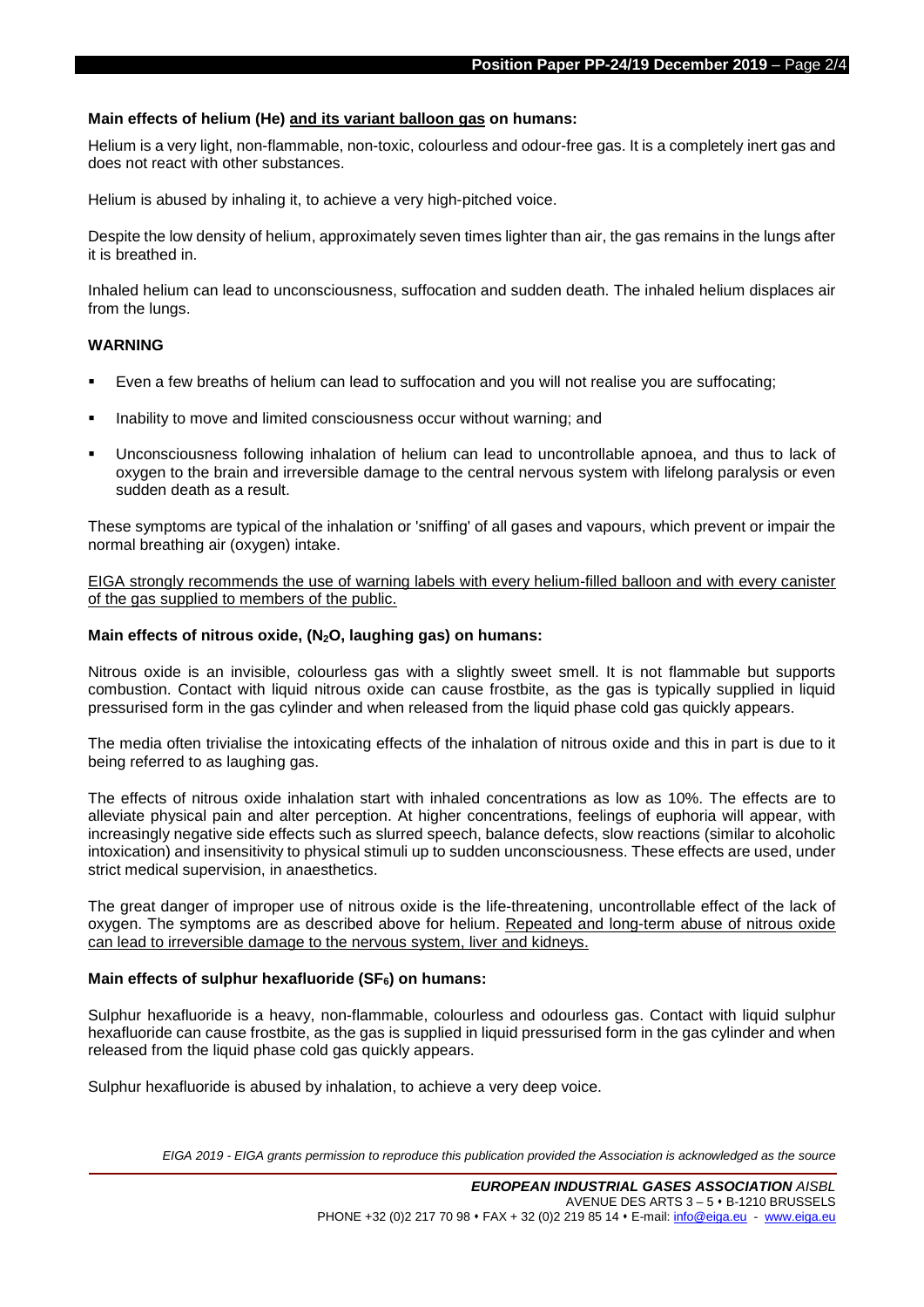Because of the high density of sulphur hexafluoride - 5 times heavier than air - the gas is retained in the lower lungs after inhalation. This severely impairs the ability of the lungs to expel the gas during the normal breathing cycle.

Inhaled sulphur hexafluoride can lead to unconsciousness, suffocation and sudden death. The basic lack of oxygen is the real danger.

## **Main effects of 'Fogging Drinks' and the rapid cooling of drinks on humans**

Gas in liquefied or solid form is now being used to create a fogging effect in drinks such as cocktails and to create a rapid cooling effect. Such practices can deliver severe burns to the hands, throat or stomach and should only be used by competent users exercising extreme caution.

Solid carbon dioxide (CO2), Dry ice:

Dry ice can be used safely to create a fogging or cooling effect only when securely encased in a specialist compartmentalised glass or in a caged cocktail stick, which prevents ingestion.

• Cryogenic Liquids:

Cryogenic liquids, such as liquid nitrogen or oxygen, should NEVER be used within a drink, especially at the point of consumption, as the liquid, which is at an extremely low temperature, could be swallowed causing severe internal burns, which could require surgical intervention.

#### **Main effects of misusing solid carbon dioxide, dry ice on humans:**

Dry ice can cause cold burns if it comes into direct contact with the skin. An example of the misuse of dry ice is detailed below:

*"Contestants participating in a challenge on an entertainment show were requested to see how long they could sit on a block of dry ice (as the organisers didn't realise the temperature difference between dry ice (-78 °C) and water ice (0 °C). This challenge went badly wrong leaving contestants with third degree burns and needing skin grafts."*

#### **Main effects of misusing gas pressure to rupture containers or propel objects**

Cryogenic liquid or dry ice has been used to rupture containers for entertainment value. This is particularly dangerous as the time to failure is unpredictable and these explosions can, and do, lead to serious injury. Those performing such experiments, who consider themselves as experts, are often the worst offenders. Gases should only ever be stored in the containers in which they were supplied.

The contained pressure in gas cylinders is sometimes misused as a propellant for the purposes of entertainment. Television programmes have been seen to breakoff the valves off cylinders with a hammer or strap cylinders to improvised vehicles to create propulsion. People generally have little understanding of the hazards of releasing contained gas pressure in this way. The pressure in a car tyre can be sufficient to cause death. Gas cylinders typically contain 100 times the pressure energy of a tyre.

#### **Main effects of using liquid nitrogen or liquid carbon dioxide to create 'Fogging' atmospheres**

The release of liquid nitrogen or liquid carbon dioxide to produce a large fogging effect, such as on dancefloors in nightclubs, can be extremely hazardous. Unless carried out correctly, these activities can create a significant risk of asphyxiation, which could contravene confined space regulations. There is also a risk of cryogenic burns.

The use of liquid nitrogen to create fogging effects over swimming pools creates a high risk of asphyxiation to those in, or close to the pool.